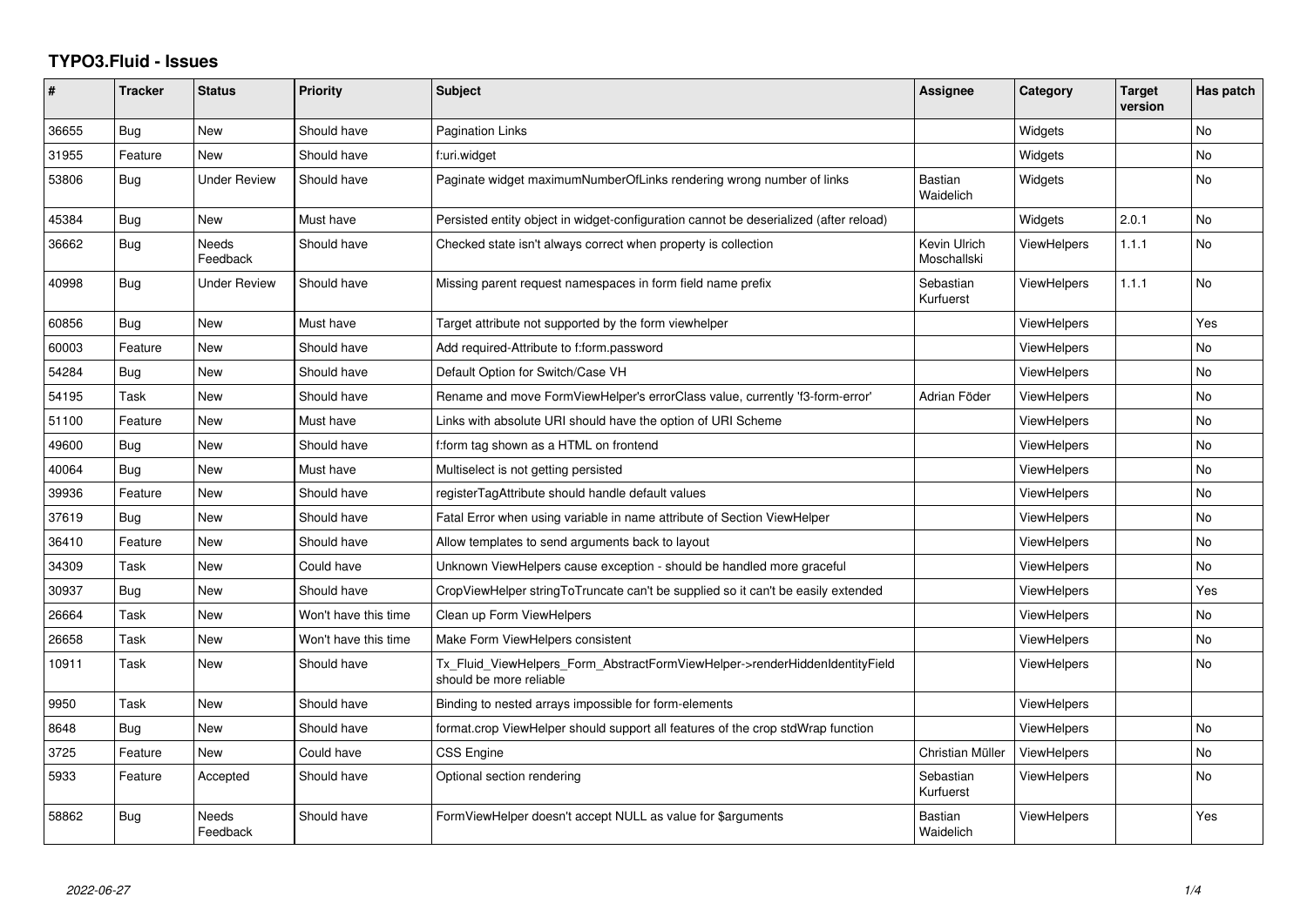| $\pmb{\#}$ | <b>Tracker</b> | <b>Status</b>       | <b>Priority</b> | <b>Subject</b>                                                                            | <b>Assignee</b>             | Category    | <b>Target</b><br>version | Has patch |
|------------|----------------|---------------------|-----------------|-------------------------------------------------------------------------------------------|-----------------------------|-------------|--------------------------|-----------|
| 33628      | <b>Bug</b>     | Needs<br>Feedback   | Must have       | Multicheckboxes (multiselect) for Collections don't work                                  | Christian Müller            | ViewHelpers |                          | No        |
| 8491       | Task           | Needs<br>Feedback   | Should have     | link.action and uri.action differ in absolute argument                                    | Karsten<br>Dambekalns       | ViewHelpers |                          | No        |
| 65424      | Bug            | <b>Under Review</b> | Should have     | SelectViewHelper must respect option(Value Label)Field for arrays                         |                             | ViewHelpers |                          | No        |
| 59057      | Bug            | <b>Under Review</b> | Must have       | Hidden empty value fields shoud be disabled when related field is disabled                | <b>Bastian</b><br>Waidelich | ViewHelpers |                          | No        |
| 34682      | Bug            | <b>Under Review</b> | Should have     | Radio Button missing checked on validation error                                          |                             | ViewHelpers |                          | <b>No</b> |
| 44234      | Bug            | <b>Under Review</b> | Should have     | selectViewHelper's sorting does not respect locale collation                              |                             | ViewHelpers | 2.1                      | No        |
| 43346      | Feature        | <b>Under Review</b> | Should have     | Allow property mapping configuration via template                                         | Karsten<br>Dambekalns       | ViewHelpers | 2.1                      | No        |
| 60181      | Feature        | <b>New</b>          | Could have      | Caching mechanism for Fluid Views/Templates                                               |                             | View        |                          | No        |
| 45394      | Task           | New                 | Should have     | Forwardport Unit test for standalone view                                                 |                             | View        |                          | No        |
| 43072      | Task           | <b>New</b>          | Should have     | Remove TOKENS for adding templates fallback in Backporter                                 |                             | View        |                          | No.       |
| 38369      | <b>Bug</b>     | New                 | Must have       | Resource ViewHelpers should not fall back to request package                              |                             | View        |                          | No        |
| 8989       | Feature        | Needs<br>Feedback   | Could have      | Search path for fluid template files                                                      |                             | View        |                          | No        |
| 46289      | <b>Bug</b>     | Needs<br>Feedback   | Should have     | Enable Escaping Interceptor in XML request format                                         |                             | View        | 2.0.1                    | <b>No</b> |
| 39990      | <b>Bug</b>     | New                 | Should have     | Same form twice in one template: hidden fields for empty values are only rendered<br>once |                             | Core        |                          | No        |
| 33551      | <b>Bug</b>     | New                 | Must have       | View helper values break out of a partial scope                                           | Sebastian<br>Kurfuerst      | Core        |                          | No        |
| 32035      | Task           | New                 | Should have     | Improve fluid error messages                                                              |                             | Core        |                          | Yes       |
| 30555      | Feature        | <b>New</b>          | Could have      | Make TagBuilder more extensible                                                           |                             | Core        |                          | No.       |
| 27607      | Bug            | New                 | Must have       | Make Fluid comparisons work when first element is STRING, second is NULL.                 |                             | Core        |                          | No        |
| 12863      | <b>Bug</b>     | New                 | Should have     | Attributes of a viewhelper can't contain a '-'                                            | Sebastian<br>Kurfuerst      | Core        |                          | No        |
| 10472      | Feature        | New                 | Could have      | Fluid Standalone distribution                                                             |                             | Core        |                          | No        |
| 7608       | Feature        | New                 | Could have      | Configurable shorthand/object accessor delimiters                                         |                             | Core        |                          | Yes       |
| 4704       | Feature        | New                 | Should have     | Improve parsing exception messages                                                        |                             | Core        |                          |           |
| 3481       | <b>Bug</b>     | New                 | Should have     | Use ViewHelperVariableContainer in PostParseFacet                                         |                             | Core        |                          | No        |
| 1907       | Feature        | New                 | Could have      | Default values for view helpers based on context                                          |                             | Core        |                          |           |
| 33394      | Feature        | Needs<br>Feedback   | Should have     | Logical expression parser for BooleanNode                                                 | <b>Tobias Liebig</b>        | Core        |                          | No        |
| 51239      | <b>Bug</b>     | <b>Under Review</b> | Must have       | AbstractViewHelper use incorrect method signature for "\$this->systemLogger->log()"       | Adrian Föder                | Core        |                          | Yes       |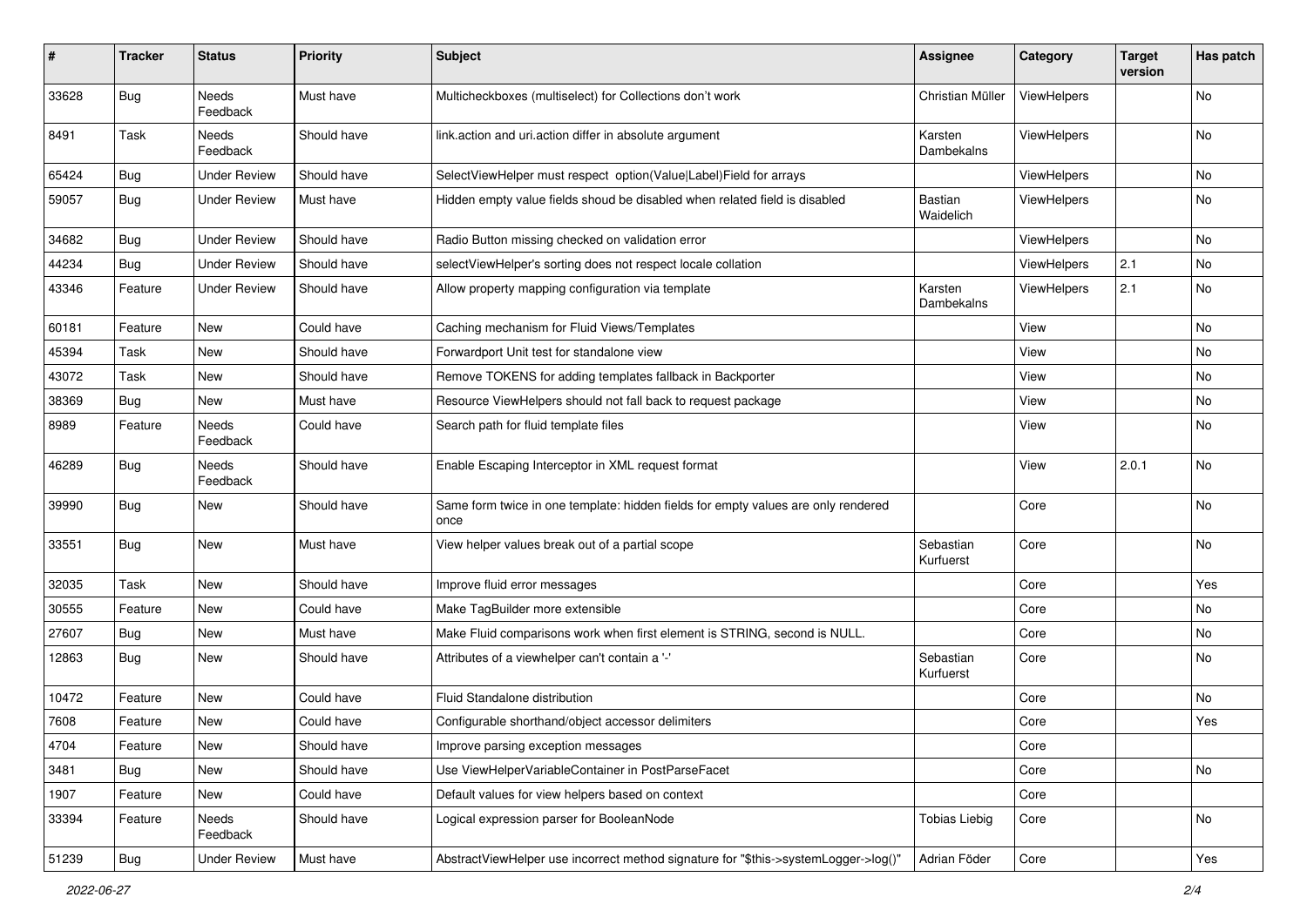| #     | <b>Tracker</b> | <b>Status</b>       | <b>Priority</b> | <b>Subject</b>                                                                                              | <b>Assignee</b>       | Category | <b>Target</b><br>version | Has patch |
|-------|----------------|---------------------|-----------------|-------------------------------------------------------------------------------------------------------------|-----------------------|----------|--------------------------|-----------|
| 46257 | Feature        | <b>Under Review</b> | Should have     | Add escape sequence support for Fluid                                                                       |                       | Core     |                          | <b>No</b> |
| 62346 | Feature        | New                 | Could have      | f:comment should have high precende                                                                         |                       | Core     | 3.x                      | <b>No</b> |
| 52419 | Bug            | New                 | Should have     | Wrong PHPDocs notation for default value inline f:translate viewhelper                                      |                       |          | 2.0                      | <b>No</b> |
| 60271 | Feature        | <b>New</b>          | Should have     | Paginate viewhelper, should also support arrays                                                             |                       |          |                          | <b>No</b> |
| 58983 | Bug            | New                 | Should have     | format.date does not respect linebreaks and throws exception                                                |                       |          |                          | No        |
| 58921 | Bug            | New                 | Should have     | f:form.* VHs crash if NOT inside f:form but followed by f:form                                              |                       |          |                          | <b>No</b> |
| 57885 | <b>Bug</b>     | New                 | Must have       | Inputs are cleared from a second form if the first form produced a vallidation error                        |                       |          |                          | No        |
| 56237 | Task           | <b>New</b>          | Should have     | in-line (Condition) View Helpers should not evaluate on parsing                                             |                       |          |                          | No        |
| 52591 | Bug            | New                 | Should have     | The Pagination Widget broken for joined objects                                                             |                       |          |                          | No        |
| 51277 | Feature        | <b>New</b>          | Should have     | ViewHelper context should be aware of actual file occurrence                                                |                       |          |                          | No        |
| 49038 | Bug            | <b>New</b>          | Must have       | form.select does not select the first item if prependOptionValue is used                                    |                       |          |                          | No        |
| 48355 | Feature        | <b>New</b>          | Could have      | Assign output of viewhelper to template variable for further processing.                                    |                       |          |                          |           |
| 47669 | Task           | New                 | Should have     | FormViewHelper does not define the default request method                                                   |                       |          |                          | <b>No</b> |
| 46545 | Feature        | New                 | Should have     | Better support for arrays in options of SelectViewHelper                                                    |                       |          |                          | <b>No</b> |
| 45153 | Feature        | New                 | Should have     | f:be.menus.actionMenuItem - Detection of the current select option is insufficient                          |                       |          |                          | No        |
| 43071 | Task           | New                 | Should have     | Remove TOKENS for adding fallback teplates in B                                                             |                       |          |                          | <b>No</b> |
| 42743 | Task           | New                 | Should have     | Remove inline style for hidden form fields                                                                  |                       |          |                          | <b>No</b> |
| 42397 | Feature        | <b>New</b>          | Should have     | Missing viewhelper for general links                                                                        |                       |          |                          | <b>No</b> |
| 40081 | Feature        | New                 | Should have     | Allow assigned variables as keys in arrays                                                                  |                       |          |                          | No        |
| 38130 | Feature        | New                 | Should have     | Checkboxes and multiple select fields should have an assignable default value                               |                       |          |                          | No        |
| 37095 | Feature        | New                 | Should have     | It should be possible to set a different template on a Fluid TemplateView inside an<br>action               | Christopher<br>Hlubek |          |                          | No        |
| 36559 | Feature        | New                 | Could have      | New widget progress bar                                                                                     |                       |          |                          | Yes       |
| 33215 | Feature        | New                 | Should have     | RFC: Dynamic values in ObjectAccess paths                                                                   |                       |          |                          | No        |
| 28554 | Bug            | New                 | Should have     | (v4) implement feature flag to disable caching                                                              |                       |          |                          | No        |
| 28553 | <b>Bug</b>     | New                 | Should have     | improve XHProf test setup                                                                                   |                       |          |                          | <b>No</b> |
| 28552 | Bug            | New                 | Should have     | (v5) write ViewHelper test for compiled run; adjust functional test to do two passes<br>(uncached & cached) |                       |          |                          | No        |
| 28550 | Bug            | New                 | Should have     | (v4) make widgets cacheable, i.e. not implement childnodeaccess interface                                   |                       |          |                          | No        |
| 28549 | Bug            | New                 | Should have     | make widgets cacheable, i.e. not implement childnodeaccess interface                                        |                       |          |                          | <b>No</b> |
| 13045 | Bug            | New                 | Should have     | Entity decode of strings are different between if-conditions and output of variable                         |                       |          |                          |           |
| 9514  | Feature        | <b>New</b>          | Should have     | Support explicit Array Arguments for ViewHelpers                                                            |                       |          |                          |           |